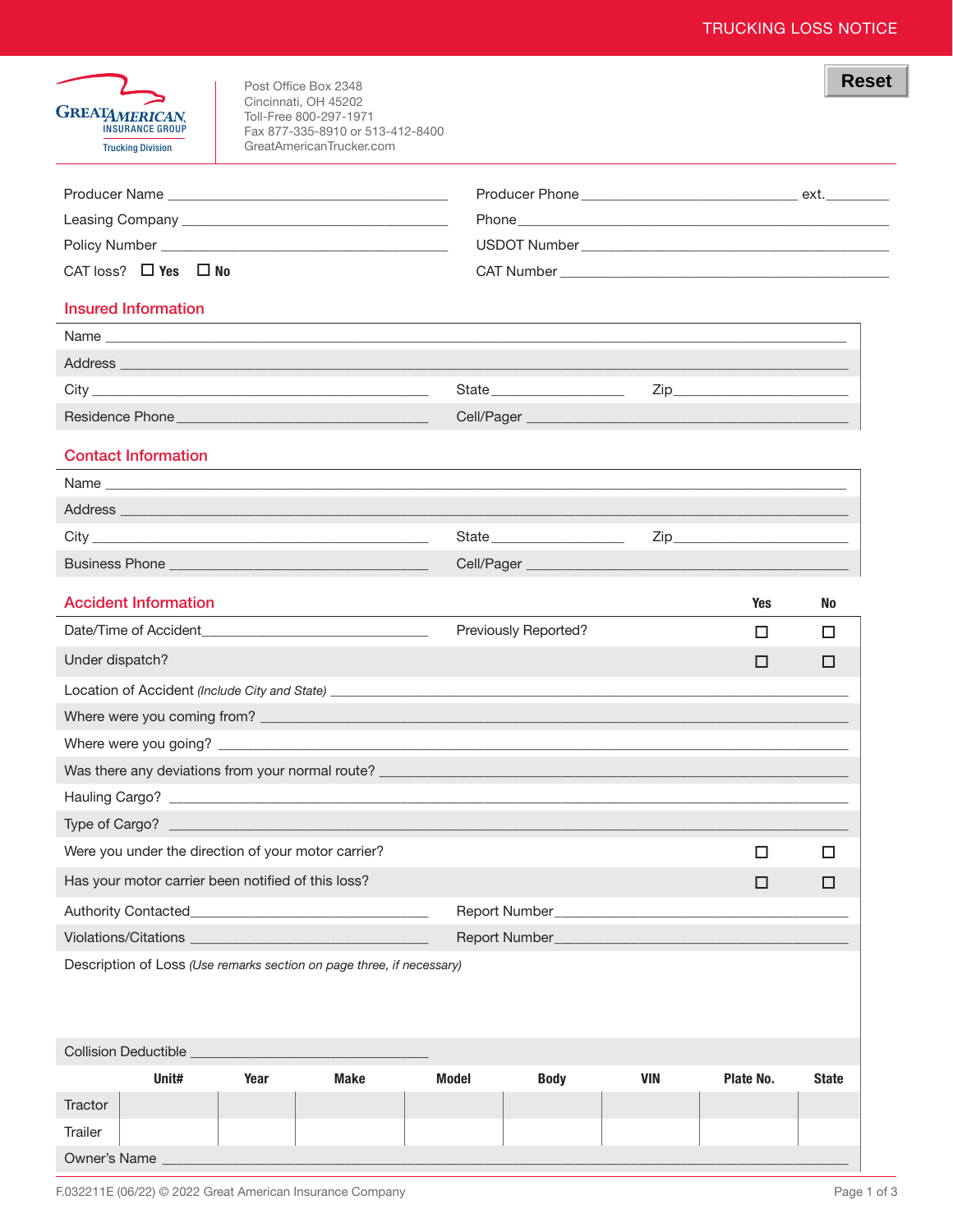## **Accident Information Continued**

| $City_$<br><u> 1989 - Johann John Stein, mars an deus Amerikaanse komme</u>                                                                                                                                                    |                                         | State _____________________<br>$Zip$ <sub>—</sub> |                                                                                                                                                                                                                                    |              |                       |                                        |           |  |
|--------------------------------------------------------------------------------------------------------------------------------------------------------------------------------------------------------------------------------|-----------------------------------------|---------------------------------------------------|------------------------------------------------------------------------------------------------------------------------------------------------------------------------------------------------------------------------------------|--------------|-----------------------|----------------------------------------|-----------|--|
|                                                                                                                                                                                                                                |                                         |                                                   |                                                                                                                                                                                                                                    |              |                       |                                        |           |  |
|                                                                                                                                                                                                                                |                                         |                                                   |                                                                                                                                                                                                                                    |              |                       |                                        |           |  |
|                                                                                                                                                                                                                                |                                         |                                                   |                                                                                                                                                                                                                                    |              |                       |                                        |           |  |
|                                                                                                                                                                                                                                |                                         |                                                   | State                                                                                                                                                                                                                              |              |                       |                                        |           |  |
|                                                                                                                                                                                                                                |                                         |                                                   |                                                                                                                                                                                                                                    |              |                       |                                        |           |  |
| <b>Relation to Insured</b><br>(Employee, Family, etc.)                                                                                                                                                                         | <b>Social Security</b><br><b>Number</b> | Date of<br><b>Birth</b>                           | <b>CDL License No.</b>                                                                                                                                                                                                             | <b>State</b> | <b>Purpose of Use</b> | <b>Used with</b><br>permission?<br>Yes | <b>No</b> |  |
|                                                                                                                                                                                                                                |                                         |                                                   |                                                                                                                                                                                                                                    |              |                       | □                                      | □         |  |
| Describe Damage:                                                                                                                                                                                                               |                                         |                                                   |                                                                                                                                                                                                                                    |              |                       |                                        |           |  |
|                                                                                                                                                                                                                                |                                         |                                                   |                                                                                                                                                                                                                                    |              |                       |                                        |           |  |
|                                                                                                                                                                                                                                |                                         |                                                   | Driveable?                                                                                                                                                                                                                         |              |                       | □                                      | □         |  |
|                                                                                                                                                                                                                                |                                         |                                                   | Towed?                                                                                                                                                                                                                             |              |                       | □                                      | □         |  |
|                                                                                                                                                                                                                                |                                         |                                                   |                                                                                                                                                                                                                                    |              |                       |                                        |           |  |
| Where are you taking vehicle for repairs?                                                                                                                                                                                      |                                         |                                                   |                                                                                                                                                                                                                                    |              |                       |                                        |           |  |
| Referred to Rig Ready?                                                                                                                                                                                                         |                                         |                                                   |                                                                                                                                                                                                                                    |              |                       | □                                      | □         |  |
| Considering Rig Ready?                                                                                                                                                                                                         |                                         |                                                   |                                                                                                                                                                                                                                    |              |                       | $\Box$                                 | ◻         |  |
| 877-881-4869 Referred to Interstar for Towing?                                                                                                                                                                                 |                                         |                                                   |                                                                                                                                                                                                                                    |              |                       | $\Box$                                 | □         |  |
| Referred to Gerber National Glass Service for Windshield? 800-826-8682<br>□<br>□                                                                                                                                               |                                         |                                                   |                                                                                                                                                                                                                                    |              |                       |                                        |           |  |
| <b>Property Damage (other party)</b>                                                                                                                                                                                           |                                         |                                                   |                                                                                                                                                                                                                                    |              |                       | <b>Yes</b>                             | No        |  |
| Describe Property (if auto, year, make, model, plate no.)                                                                                                                                                                      |                                         |                                                   |                                                                                                                                                                                                                                    |              |                       |                                        |           |  |
| Policy Number_<br>Other Veh./Property Ins.?                                                                                                                                                                                    |                                         |                                                   |                                                                                                                                                                                                                                    |              |                       | □                                      | □         |  |
| Company or Agency Name                                                                                                                                                                                                         |                                         |                                                   |                                                                                                                                                                                                                                    |              |                       |                                        |           |  |
| Owner's Name                                                                                                                                                                                                                   |                                         |                                                   |                                                                                                                                                                                                                                    |              |                       |                                        |           |  |
| Address and the contract of the contract of the contract of the contract of the contract of the contract of the contract of the contract of the contract of the contract of the contract of the contract of the contract of th |                                         |                                                   |                                                                                                                                                                                                                                    |              |                       |                                        |           |  |
|                                                                                                                                                                                                                                |                                         |                                                   |                                                                                                                                                                                                                                    |              | $Zip$ <sub>——</sub>   |                                        |           |  |
| Phone and the contract of the contract of the contract of the contract of the contract of the contract of the contract of the contract of the contract of the contract of the contract of the contract of the contract of the  |                                         |                                                   | <b>Phone Contract Contract Contract Contract Contract Contract Contract Contract Contract Contract Contract Contract Contract Contract Contract Contract Contract Contract Contract Contract Contract Contract Contract Contra</b> |              |                       |                                        |           |  |
| Drivers's Name                                                                                                                                                                                                                 |                                         |                                                   |                                                                                                                                                                                                                                    |              |                       |                                        |           |  |
| Address and the contract of the contract of the contract of the contract of the contract of the contract of the                                                                                                                |                                         |                                                   |                                                                                                                                                                                                                                    |              |                       |                                        |           |  |
|                                                                                                                                                                                                                                |                                         |                                                   | State______                                                                                                                                                                                                                        |              | $Zip$ <sub>—</sub>    |                                        |           |  |
| <b>Phone Contract Phone</b>                                                                                                                                                                                                    | Phone <b>Contract Contract Phone</b>    |                                                   |                                                                                                                                                                                                                                    |              |                       |                                        |           |  |
|                                                                                                                                                                                                                                |                                         |                                                   |                                                                                                                                                                                                                                    |              |                       |                                        |           |  |
| Estimate the contract of the contract of the contract of the contract of the contract of the contract of the contract of the contract of the contract of the contract of the contract of the contract of the contract of the c |                                         |                                                   |                                                                                                                                                                                                                                    |              |                       |                                        |           |  |
|                                                                                                                                                                                                                                |                                         |                                                   |                                                                                                                                                                                                                                    |              |                       |                                        |           |  |
|                                                                                                                                                                                                                                |                                         |                                                   |                                                                                                                                                                                                                                    |              |                       |                                        |           |  |